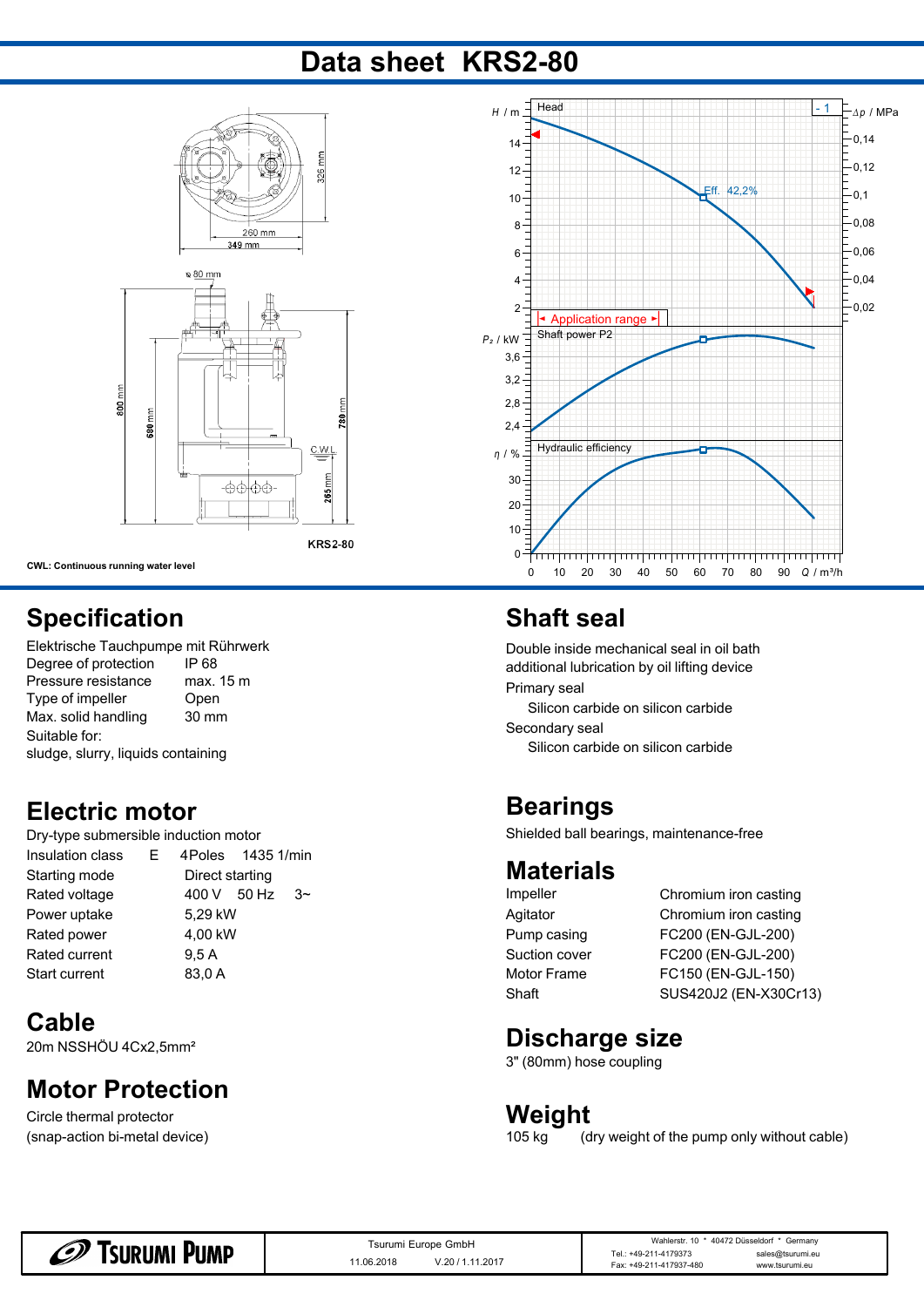# **Performance curve KRS2-80**

| Discharge port   | 3"                    |  |
|------------------|-----------------------|--|
| FördH            | 15.8 m                |  |
| <b>Flow</b>      | $100,7 \text{ m}^3/h$ |  |
| Rated power      | 4,00 kW               |  |
| Power input      | 5,29 kW               |  |
| Phases           | $3~\sim$              |  |
| Voltages         | 400 V                 |  |
| Frequency        | 50 Hz                 |  |
| Rated current    | 9,5A                  |  |
| Starting current | 83,03 A               |  |
| Number of poles  | 4                     |  |
| Speed            | 1435 1/min            |  |
| Starting mode    | Direct starting       |  |
| Insulation class | E                     |  |



| D)<br>Tsurumi Pump | Tsurumi Europe GmbH           | Wahlerstr, 10 * 40472 Düsseldorf * Germany                                                 |  |  |
|--------------------|-------------------------------|--------------------------------------------------------------------------------------------|--|--|
|                    | V.20 / 1.11.2017<br>1.06.2018 | : +49-211-4179373<br>Tel.<br>sales@tsurumi.eu<br>Fax: +49-211-417937-480<br>www.tsurumi.eu |  |  |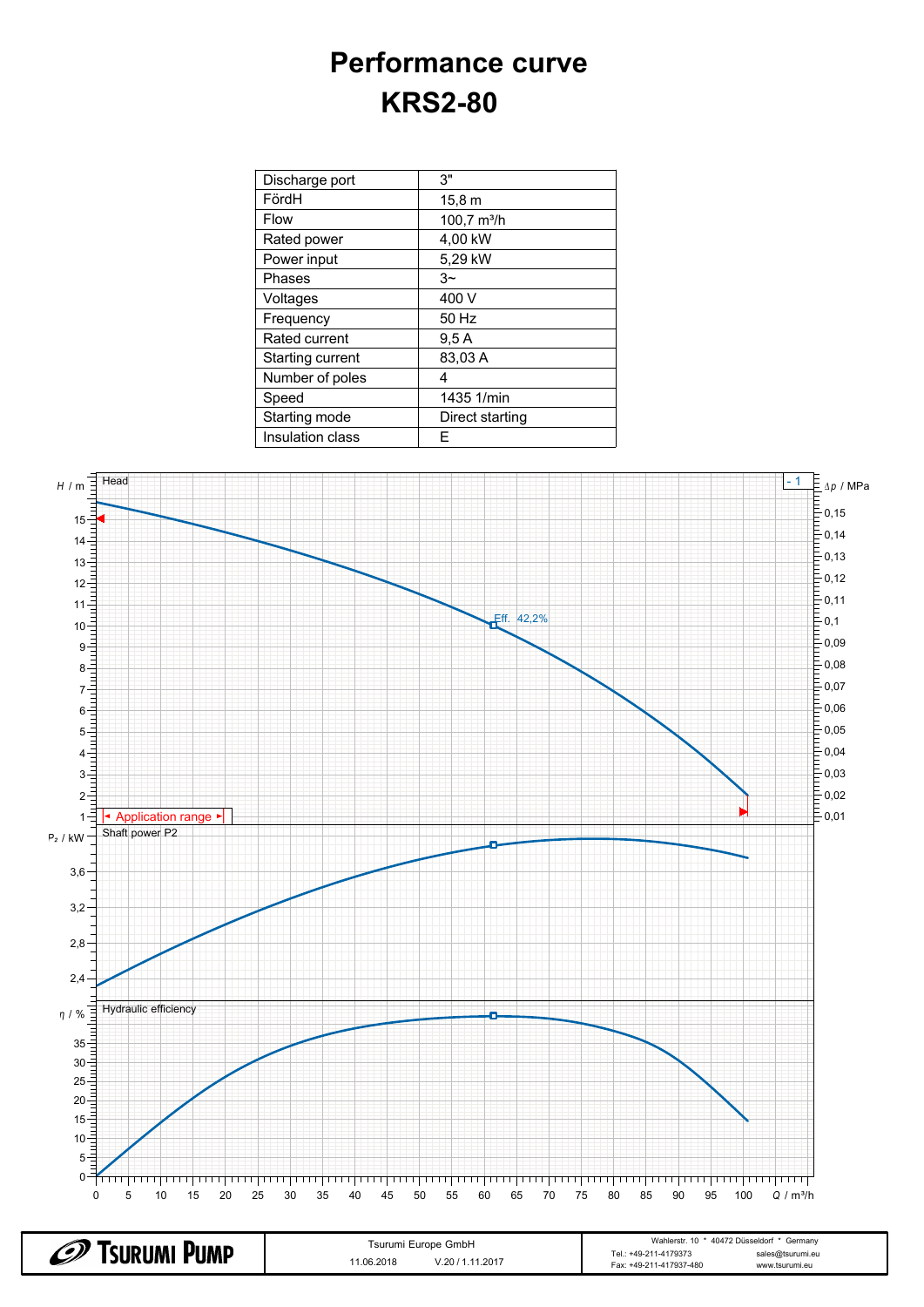

**CWL: Continuous running water level LWL: Lowest running water level**

| $\mathscr{D}$<br><b><i>FSURUMI PUMP</i></b> | Tsurumi Europe GmbH           | Wahlerstr. 10 * 40472 Düsseldorf * Germany                                             |  |  |
|---------------------------------------------|-------------------------------|----------------------------------------------------------------------------------------|--|--|
|                                             | V.20 / 1.11.2017<br>1.06.2018 | sales@tsurumi.eu<br>Tel.: +49-211-4179373<br>Fax: +49-211-417937-480<br>www.tsurumi.eu |  |  |